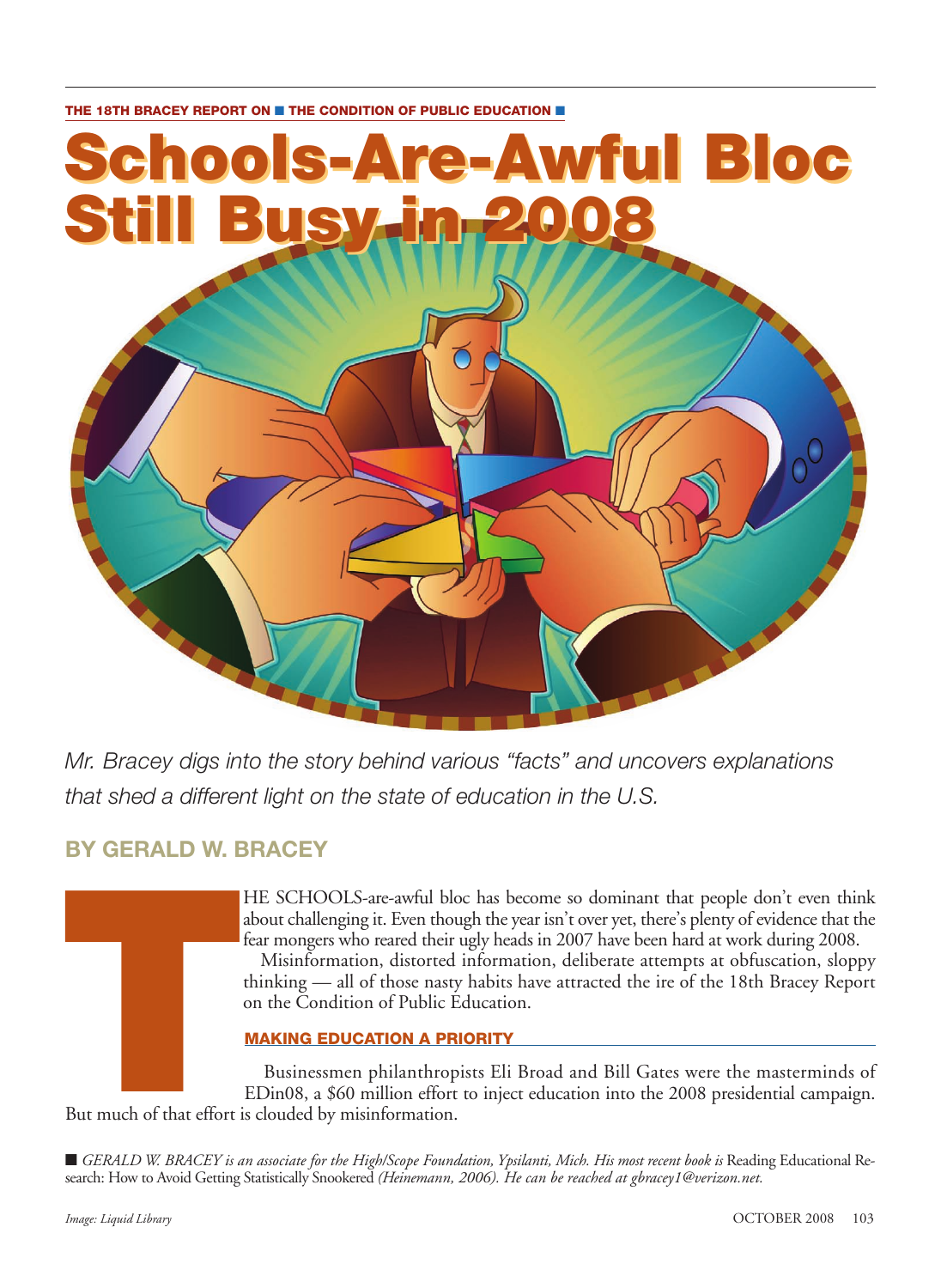In May 2008, EDin08 cited a Pew Research Center poll that showed education as the #2 priority for Americans and another poll from Rasmussen in which 90% of voters called education an "important issue." Not quite.

The signal finding of the Pew survey of registered voters — a group probably quite different from the nation as a whole — was that only 18% of respondents are satisfied with the way the country is going, an all-time low in the 20 years of Pew polling. Whoever becomes president will inherit a mess.

## **EDin08 plays fast and loose with the truth.**

And, in the Pew poll, education was not a clear second — it tied with health care and jobs at 78% concerned, and behind the economy, which drew a full 88%.

Finally, EDin08 implies a vast change that hasn't happened: Education has long been considered important. In fact, concern about education increased a slight 3%, from 75% in 2004 to 78% this year. But much larger changes since 2004 occurred in energy as a concern (77%, up 23%); budget deficit (69%, up 12%); the economy (88%, up 10%); Social Security (75%, up 10%); the environment (62%, up 9%); taxes (68%, up 9%); and health care (78%, up 5%) (www.people-press.org/reports/pdf/425.pdf )

Of course, these surveys are remarkably sensitive to the way the questions are framed. In late July, when Pew asked, "What is the most important problem facing the nation," education barely registered, being so designated by 5% of Democrats and 1% of Republicans. The economy (31%), energy/gas prices (19%), Iraq (17%), inflation/cost of living (6%), and unemployment (5%) all caused more anxiety than education (www.people-press.org/reports/pdf/438.pdf ).

The Rasmussen survey shows education rated "very important" or "somewhat important" by 85% of respondents (as in the Pew poll, voters), not the 90% that EDin08 claims. Without combining these categories, one doesn't come close to the 90% figure — 61% rate it very important. But, again, education is outranked by the economy (96%), government ethics and corruption (92%), taxes (89%), national security (88%), social security (87%), and health care (86%) (www.rasmussenreports.com/public\_content/ politics/issues2/trust\_importance\_on\_issues).

Another example from EDin08's "Get the Facts About America's Schools" flyer: "70% of eighth graders are not proficient in reading — and most will never catch up." The top-ranked nation in reading is Sweden (Finland did not participate in the study) but *two-thirds of Swedish students are not proficient*. <sup>1</sup> This should tell someone that something is wrong with their measure.

Also on the EDin08 site: "Compared to students in 30 industrialized nations, American 15-year-olds ranked 25th in math and 21st in science. Even America's top math students rank 25th out of 30 when compared with top students across the globe."

These numbers are taken from the PISA ranks but ignore TIMSS or PIRLS. PISA has been widely criticized in Europe but, oddly enough, not in the U.S. (See page 108 to learn more about PISA's less than sterling reputation.) TIMSS 2003 results would reveal that American students were 9th out of 45 countries in science and 15th out of 45 in math. No one who reports in ranks ever acknowledges that ranks create large-looking differences out of insignificant differences. If American 8th graders had gotten 6% more of the items correct on TIMSS science, they'd have tied Korea for 4th place; 6% fewer and they'd have tied Italy for 22nd.

EDin08 even has material that is factually wrong. One of its so-called fact sheets on education and the economy says, "Two thirds of new jobs being created in today's economy require higher education or advanced training, but *only* about half of U.S. students who enroll in four-year colleges after high school manage to earn a bachelor's degree within six years."

The "about half" figure is not accurate. A graph, "Bachelor's Degrees Awarded Per 100 HS Graduates Six Years Later," on the site cited (www.higheredinfo. org) shows that students are counted in this graph whether or not they ever enrolled in a four-year college. The figure for the U.S. is 52.1% for 2005, the most recent year available.

Second, in regard to jobs that will require higher education or advanced training, the Bureau of Labor Statistics projects that 59.2% of jobs by 2016 will require no more than a high school diploma, if that. By 2016, only 17.3% will require a bachelor's or bachelor's and some experience; only 4.4% will require a master's or better.<sup>2</sup>

EDin08 plays fast and loose with the truth. When the campaign finally talks about TIMSS results,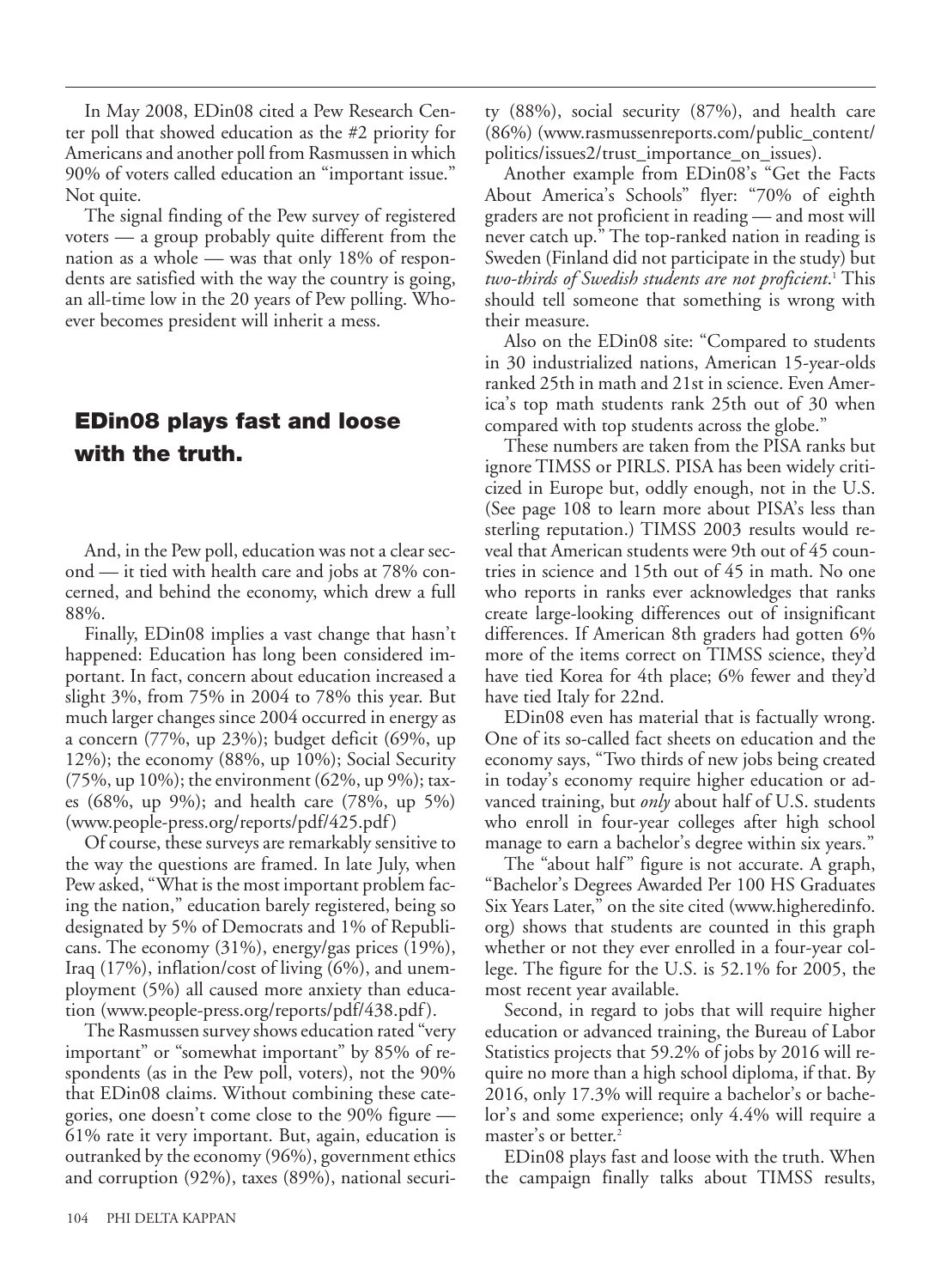EDin08 is highly selective. One of its YouTube spots, "The State of America's Schools," says U.S. 4th-grade scores on TIMSS have remained the same while other countries improved and that only Switzerland outspends the U.S. A YouTube graphic shows a bar graph that depicts the U.S. remaining stationary while bars representing other nations rise and surpass Ameri $ca's.<sup>3</sup>$ 

Neither of these contentions is really true. Question: Why didn't EDin08 use any TIMSS 8th-grade results? Answer: Because they don't support the argument. But the 4th-grade results don't support it either.

American 4th graders had the same scores in the 1995 and 2003 TIMSS math assessment and lost 5 points in science. But in math, three of the 15 nations — Japan, Scotland, and Norway — lost ground. Only seven of the 15 nations scored higher than the U.S. in 2003, and only two of them scored lower than the U.S. in 1995. The other seven scored lower than the U.S. in both 1995 and 2003. In science, five nations — Japan, Netherlands, Australia, Norway, and Scotland — that were tested in both 1995 and 2003 lost ground. Only four of the countries scored higher than the U.S. in 2003. Two of those — Scotland and Hong Kong — had scored lower in 1995. The other 10 were behind in 1995 and stayed behind in 2003. The YouTube graphic is wrong. Other nations are not uniformly improving and passing the U.S.

As for falling behind, TIMSS revealed that in between its first administration in 1995 and its third in 2003, American 8th graders gained 12 points in science and 15 in math. Of the 17 nations that participated in both administrations, only three — Latvia, Lithuania, and Hong Kong — had greater gains. Ten countries showed losses in math, nine in science. But, again, the U.S. clearly wasn't one of the losers.

#### **2 MILLION MINUTES**

EDin08 also hawks the video "2 Million Minutes." Two million minutes is approximately the amount of time that elapses between the start of 9th grade and the end of the senior year. The video follows a boy and a girl around in the U.S., India, and China. The idea that four students could represent one nation that still has one-third of its people illiterate and another where only 40% of the students get past 9th grade is ludicrous (www.2mminutes.com).

The American kids attend a highly rated public high school and do well there. But the video starts off painting them as slackers. The kids in India and China are hypergrinds. The Indian and Chinese students go to school many more hours and have much more homework. The Chinese boy, Ruizhan, says he sometimes does homework all night. There are some dents in this armor, though. "In India, you're cooped up studying," says Rohit, the Indian boy. But, with a smile, he adds, "At least, you're *supposed* to be cooped up and studying." We see him playing chess on the computer and wonder what else he plays, and Ruizhan admits to playing computer games a lot of the time he's supposed to be studying.

But from the beginning, one sees that the American students have *options*. The Chinese and Indian students do not. Rohit says Indian students know what their work will be by the time they are 17. Neil, the American, says he can see himself doing lots of things over a lifetime, everything except working in a cubicle. The Indian and Chinese kids all want to be — or have been told to be — engineers.

The American students engage in many extracurricular activities; the Chinese and Indian students do not. Michael Petrilli of the Thomas B. Fordham Institute has recently voiced an opinion that the true genius of American education is precisely these extracurricular activities. It is in these, not in class, and certainly not on tests, that students develop the skills and attitudes that will stand them in good stead in later life.<sup>4</sup>

The video is interspersed with the usual fearful statistics about graduation rates, lack of homework, and other aspects of an easy life. We learn (again) that American students spend 900 hours a year in class and 1,500 watching TV. The video provides comments from "experts." Some of the experts say good things,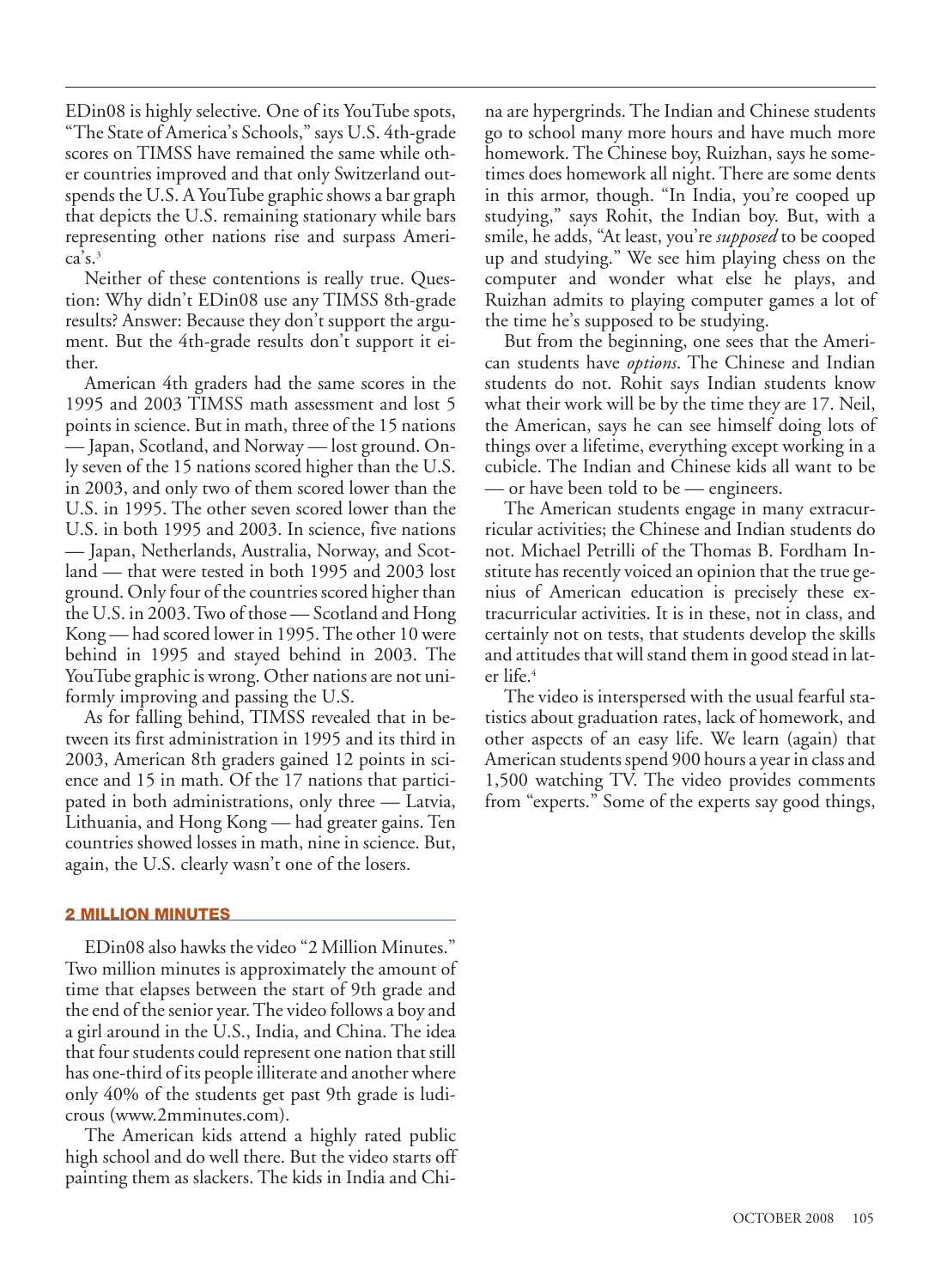some of them also mouth the usual malarkey.

For my money, Vivek Paul, who came to the U.S. in 1980 and established a multi-billion dollar business, has the video's best take on what's going on. Paul notes that students in India and China have few options and that social mobility is limited. This gives them a different motivation. "What America is *really* about is creating opportunity. Economic mobility is greater in the U.S. It doesn't exist that much in other countries. This really is the land of opportunity," Paul said.

Aporva, the Indian girl, doesn't get into her university of choice and studies computer engineering at a school near her home. Rohit doesn't get into his chosen university either (it gets over 100,000 applications a year) and studies engineering at another school. Xiaoyuan, the Chinese girl, also misses the mark and studies music (she's quite good on the violin). Ruizhan gets his desired school, but not his desired advanced math program. Neil gets a full scholarship to study computer graphics at Purdue University. Brittany is carrying a double major in pre-med and Spanish at Indiana University. I sure hope venture capitalist Bob Compton, who funded the first video, is planning a follow-up video in 10 years.

#### **NO CHILD LEFT BEHIND**

*New York Times'* Neil Genzlinger's description of NCLB as a "well-intentioned irrelevance" appears to be wrong.5 In *Time*, former assistant secretary of education Susan Neuman, one of the architects of NCLB, admitted that some in the Bush Administration wanted to use NCLB to destroy the public education system and replace it with a privatized system.<sup>6</sup> That was vindication for all us "paranoids."

In six years, NCLB has gone from being virtually everyone's darling (not mine: I attacked it in *Newsday* a full year before it became law<sup>7</sup>) to most people's whipping boy. President Bush, Secretary Margaret Spellings, and Sen. John McCain appear to be the only supporters left standing. But it's sure hard to feel sorry for the law. One of the most articulate and impassioned critiques came from a speech last year by Joanne Yatvin, then president of the National Council of Teachers of English:

In both its design and application, NCLB is deeply flawed and punitive, disrespectful toward students and teachers, dependent on unreliable evidence, underfunded, and beholden to ideologues and profiteers. But while many commentators have pointed out these flaws, too few have cut to the heart of the matter, making clear that the creators and implementers of the law *do not understand learning, teaching, or human behavior*. Has any commentator dared to say that without these understandings, no one has the moral authority — nor should they have the legal authority — to make decisions for the education of America's children?<sup>8</sup>

The Center on Education Policy observed that what many earlier observers had predicted was now about to happen. For some states, the chickens were coming home to roost. Many states took a "balloon mortgage" approach to NCLB's 100% proficiency requirement (they should have, instead, pointed to the impossibility of such a requirement). While some states' plans showed a linear increase in test scores (not the same as achievement) until the witching year of 2014, many others demanded small gains in the early years and much larger ones later.<sup>9</sup>

Although NCLB reflects every piece of ignorance that Yatvin says it reflects, it is also something of a paper tiger other than for lowering teacher and kid morale. Few people chose to change schools, and those who did didn't do any better than those who remained behind in the "failing" schools, even though they chose higher achieving and more racially balanced schools. Few students get the tutoring they're entitled to (often from private firms at, of course, taxpayer expense).<sup>10</sup> And Robert Tomsho in the *Wall Street Journal* finds that in 2006-07, about 1,300 schools were in restructuring, the most severe NCLB punishment.11 Then he asks, "So what is happening in schools that are restructuring?" Not much, he answers. According to the General Accounting Office, 40% of them have done nothing. Another 40% have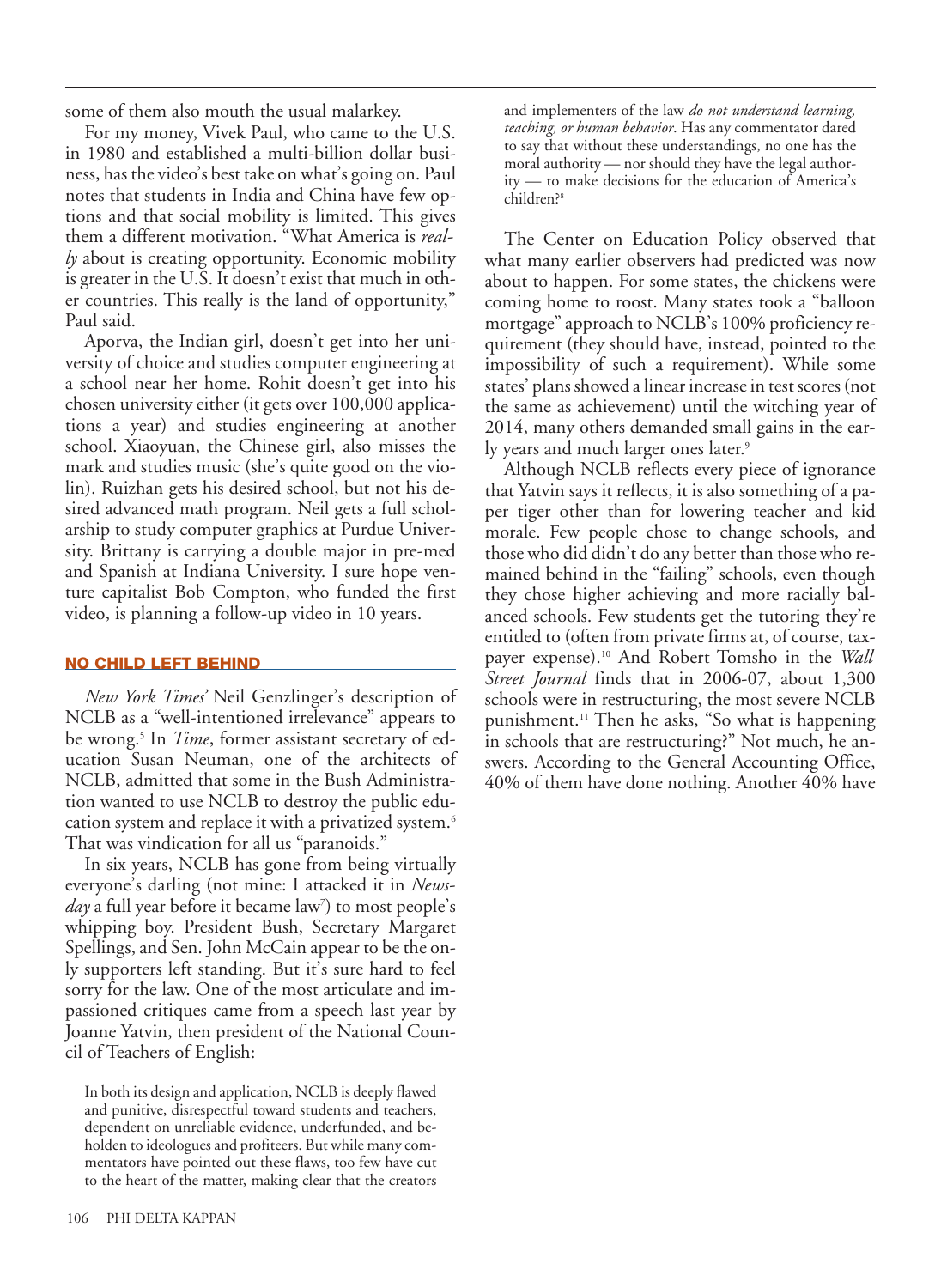taken the "other" option, which is just a loophole to do very little.

Although the feds don't require detailed reports from schools forced into restructuring, Tomsho finds that most continue to do poorly. Only 5% of California schools managed to escape the restructuring category in 2006-07. Firing people solves nothing qualified educators are not going to flock to these schools without significant incentives, which are lacking.

#### **PERFORMANCE AT THE TOP AND BOTTOM**

The September Research column in *Kappan* described three studies about high and low achievers, so I will not discuss that information here except to repeat what I consider the most important findings:

• Growth in NAEP scores slowed after NCLB became law.

• Schools are giving much more attention to struggling students than to advanced students.

• At the 4th grade, on NAEP, the difference between the 90th percentile and the 10th percentile is about 71 ⁄2 years.

• Between kindergarten and 5th grade, the blackwhite test score gap grows twice as fast for highachieving students (defined as upper quartile) as for low-achieving students (defined as bottom quartile).

I will add one study not reported in September, *Achievement Trap* from the Jack Kent Cooke Foundation, which provides scholarships for talented, low-income students.<sup>12</sup>

The study defines high and low achievers as those scoring in the upper or lower quartiles on tests administered either in the ECLS-K study or in NELS or tracked in the National Center for Education Statistics' study, *Baccalaureate and Beyond*. The upper and lower half of family income define high and low income.

Whites and Asians are overrepresented in terms of their proportions of the population as high-achieving, low-income students while blacks and Hispanics are underrepresented. Seventy-two percent of high achievers in the 1st grade come from upper-income families, while 28% come from lower-income families. Lower-income high achievers do not maintain that status as well as higher-income high achievers as they move through school. Nor are they as likely to move into the high-achieving category.

They are, however, almost as likely to complete high school (93%) as are high-income high achievers (97%). And they are almost as likely to enter college as higher-income high achievers, 93% vs. 98%. Then the story turns downwards: Only 59% of lower-income high achievers graduate from college while 77% of higher income students do. As one low-income achiever says in the report, "College was like a slap in the face. I realized that all that preparation was to get me into college, not *for* college."13

Lower-income, high-achieving students are more likely to attend community colleges and less likely to attend highly selective colleges. What is curious on the surface is that they are much less likely to graduate from *non*-*selective* colleges. Their graduation rate is 56% from such colleges, 70% from less selective institutions, 76% from selective, and 90% from the most selective. Of course, the missing information that might explain this is more precise data on their achievement. We know only that they attain the top

# **Any accountability program that doesn't factor in family and community contexts is both unfair and doomed.**

quartile. Those who entered the highly selective colleges might have been mostly in the top decile.

Higher-income, high-achieving students show a more shallow gradient, dropping from 91% graduating at highly selective colleges to 83% at non-selective colleges (the earlier figure of 77% includes attendance at community college; these figures are only for those entering four-year institutions).

The attainment of advanced degrees shows similar differentials. Twenty-nine percent of high-income achievers get at least a master's, 12% a professional degree, and 6% a Ph.D. For lower-income achievers, the figures are 19%, 7%, and 3%, respectively.

The report notes, "Because federal education policy largely ignores advanced learners, inadequate information exists at both the state and federal levels about what is happening educationally to highachieving, lower-income students. To improve outcomes for lower-income high achievers, we will need better information about these students."<sup>14</sup>

One presumes the inequalities would have been more severe with a definition of high and low income that separated students more than the upper- and lower-half of family income.

The report argues that "The time is ripe in the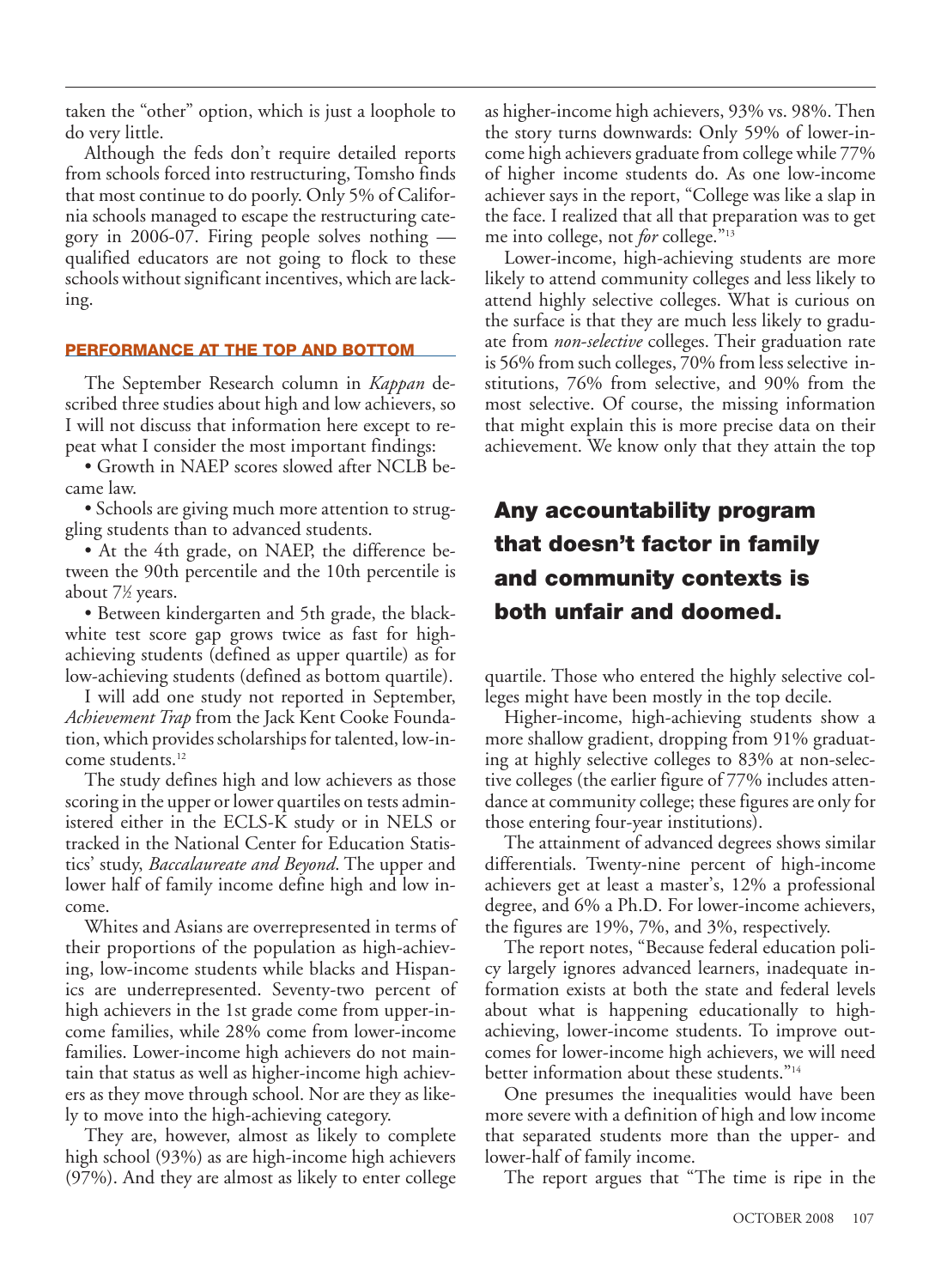United States for a discussion about whether schools should be held accountable not only for meeting proficiency standards but also for the performance of students at advanced levels." Coming on top of a disastrous school accountability, one is tempted to dismiss this idea out of hand. As the Sean Reardon research summarized in September suggested, high-achieving students are likely to be *more* dependent on out-ofschool resources than low achievers. Any accountability program that doesn't factor in family and community contexts is both unfair and doomed.

#### **PISA LEANS, MAYBE FALLS**

In the U.S., the Programme of International Student Assessment (PISA) has caused only momentary distress. Here, PISA, especially the 2006 administration, has been used as a general purpose cudgel — especially since neither TIMSS, on which we rank higher, nor PIRLS, on which we rank high, can be used for that purpose. School critics present the ranks, nothing else, and only for OECD countries, although another 27 countries take part. The ranks supposedly prove that America can't cut it in the global economy.

British economist S.J. Prais has a slightly different view:

That the U.S., the world's top economic performing country, was found to have schooling attainments that are only middling casts fundamental doubts on the value, and approach, of these surveys [e.g., PISA]. It could be that the hyper-involved statistical method of analysis used is, as many have suggested, wholly inappropriate. Or it could be, as two U.S. academics have suggested, that the level of schooling does not matter all that much for economic progress; rather it is 'Adam Smithian' factors such as economies of scale, and minimally regulated labor markets that allow U.S. 'employers enormous agility in hiring, paying, and allocating workers.'15

The Swiss-based Institute for Management Development and the World Economic Forum back Prais' contentions about the economic performance of the U.S.

Prais' comment comes in a chapter he wrote for *PISA According to PISA,* edited by Stefan Thomas Hopmann, Gertrude Brinek, and Martin Retzl, all of the University of Vienna. The book holds PISA up to its claims of reliability, validity, importance, etc. It might be, according to the editors, the first independent look at PISA, the first examination not done by PISA officials themselves. The study does not fare well.

In their introduction, Hopmann and Brinek paint

a sad picture of how PISA operates. "What emerged [as we produced this book] was a picture not unlike that seen in the behavior of large companies when they encounter a potential scandal. . . . If some critique is voiced in public, the first response seems to be silence. Numerous PISA officials were invited to contribute to the book and all declined, one saying one doesn't want to provide 'a forum for unproven allegations.'''

"If that is not enough, the next step is often to raise doubts about the motives and the abilities of those who are critical of the enterprise," write Hopmann and Brinek. "The next step is to acknowledge some problems, but to insist that they are very limited in nature and scope, not affecting the overall picture. . . . Finally, there is the statement that the criticism does not contain anything new, and nothing that has not been dealt with in the PISA research itself — and often this claim is accompanied by references to opaque technical reports that only insiders can understand, or to unpublished papers or reports."<sup>16</sup>

In Europe, PISA has had far more impact on discussions of curriculum, structure, and instruction than here.

What is wrong with PISA? Lots.

Let's start with the items, at least the ones we know about — PISA officials have exhibited extraordinary secrecy about the whole project. Peter Fensham, an Australian science educator and member of both PISA and TIMSS, deplored the secrecy: "By their decision to maintain most items in a test secret. . . TIMSS and PISA deny to curriculum authorities and to teachers the most immediate feedback the project could make, namely the release in detail of the items, that would indicate better than framework statements, what is meant by 'science learning.' The released items are tantalizing few and can easily be misinterpreted."17

Svein Sjøberg of the University of Oslo raises some of the same issues. A released math item shows a man's foot about twice its actual size, contains typos, and, in the end, is impossible to answer because the picture on which the item is based presents contradictory information. "Students who simply insert numbers in the formula without thinking will get it right. More critical students who start thinking will, however, be confused and get in trouble."18

Sjøberg wonders about the translations. PISA starts with "authentic text," meaning that it has to have been published in one of the 60 countries involved. Well, he says, it might be authentic in the country of origin, but he is highly suspicious of what happens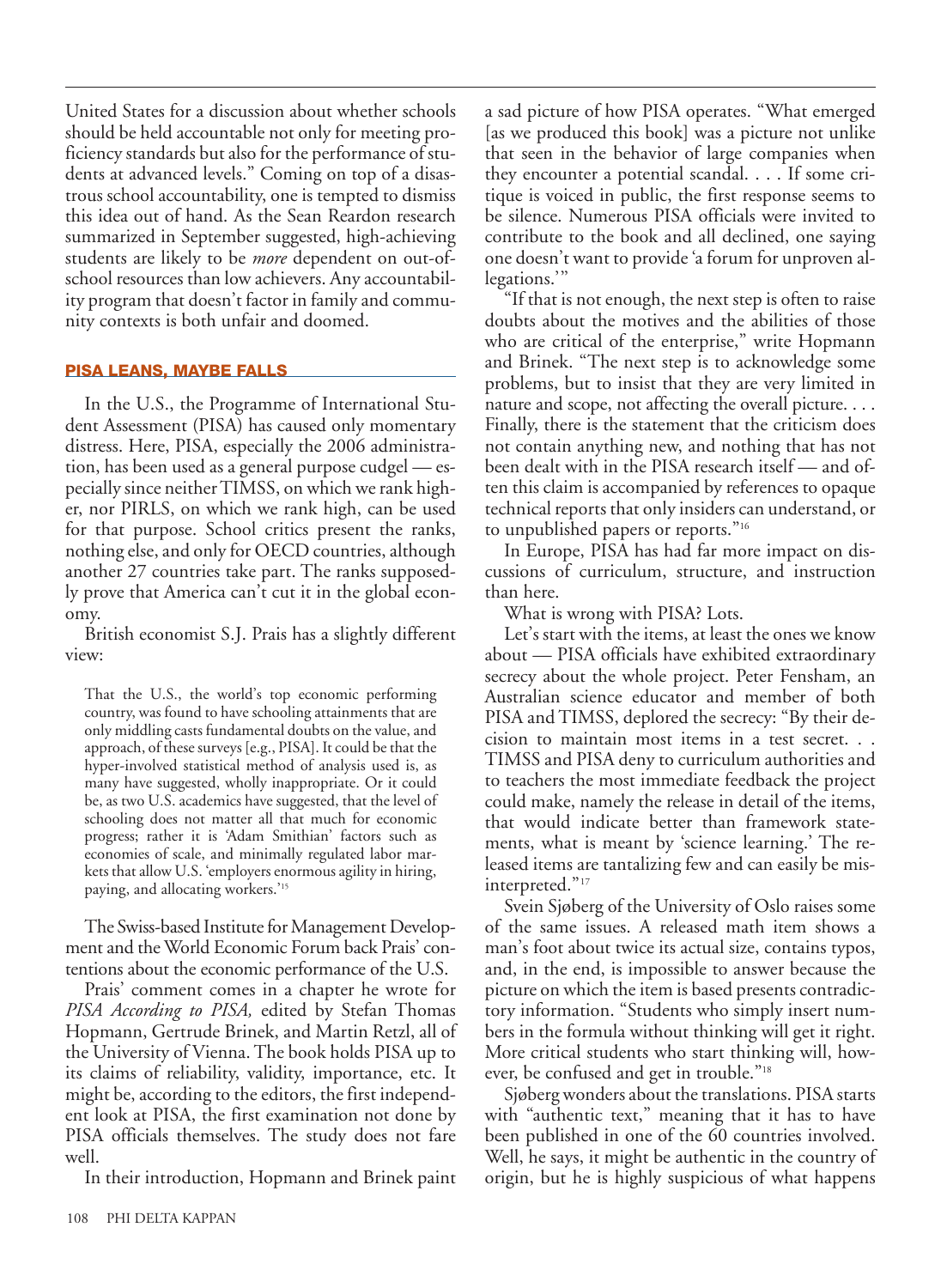when it gets translated. He presents a science example about cloning from a newspaper article, "A Copying Machine for Living Beings?" about Dolly, the cloned sheep. In addition to containing errors of fact, Sjøberg says the Norwegian version translated the headline word for word, rendering it into complete nonsense.

Not only do items begin with authentic text, Sjøberg quotes the PISA web site that the items must have no "cultural bias" and be "unanimously approved." Sjøberg then lists alphabetically the first 13 countries taking part in PISA: Argentina, Australia, Austria, Azerbaijan, Belgium, Brazil, Bulgaria, Canada, Chile, Colombia, Croatia, the Czech Republic, and Denmark. "We can only imagine the deliberation towards unanimous acceptance of all items among 60 countries with the demands that there should be no cultural bias and that the context of no country should be favored." Maybe you can imagine it, Svein, I can't.

Marcus Puchhammer of the University of Applied Sciences in Vienna also has concerns about the language, but he expresses them quantitatively.19 He shows that items in German are substantially longer than the same items in English (this would hold true in French, as well). That should make life more difficult for German kids. And not only longer, they contain less frequently used words. Puchhammer compares some of the words in items to where they appear in the 10,000 most frequent words in both languages. Fifteen of 17 comparisons favor English. Four of the words or phrases, such as "clips," "bar graph," and "communicate," don't even appear in the German most frequent 10,000. "Average" is ranked 388th in English, 3,259th in German. Puchhammer notes that German grammar is considered more complex than English and that the German habit of injecting subordinate clauses into the middle of sentences likely degrades their readability.

Joachim Wuttke of the Jülich Research Center in Munich takes on some of the technical problems.<sup>20</sup> PISA, says Wuttke, claims to measure the "outcomes of education systems in terms of student achievements." But some of the participating countries have fewer than 60% of their 15-year-olds in school. Obviously, PISA can't say anything about education outcomes in those countries. Although schools were supposed to exclude no more than 5% of the students from testing, the decision was left to "the professional opinion of the school principal, or by other qualified staff." Wuttke contends this produces a "completely uncontrollable source of uncertainty." Searching the technical report, Wuttke finds inconsistent means of excluding students. Denmark, Finland, Ireland, Poland, and Spain excluded students with dyslexia, Denmark excluded students with dyscalculia, and Luxembourg excluded recent immigrants.

There were other technical problems. For example, students in special schools for those with learning dis-



**PISA starts with "authentic text," meaning that it has to have been published in one of the 60 countries involved. . . . it might be authentic in the country of origin, but . . . what happens when it gets translated?**

abilities were given a one-hour test (the regular test took two hours) that contained easy items. In Austria, students in vocational schools were underrepresented, something that was not discovered until a new government, suspicious of the results, ordered an investigation.

Also, Wuttke contends, some countries do not have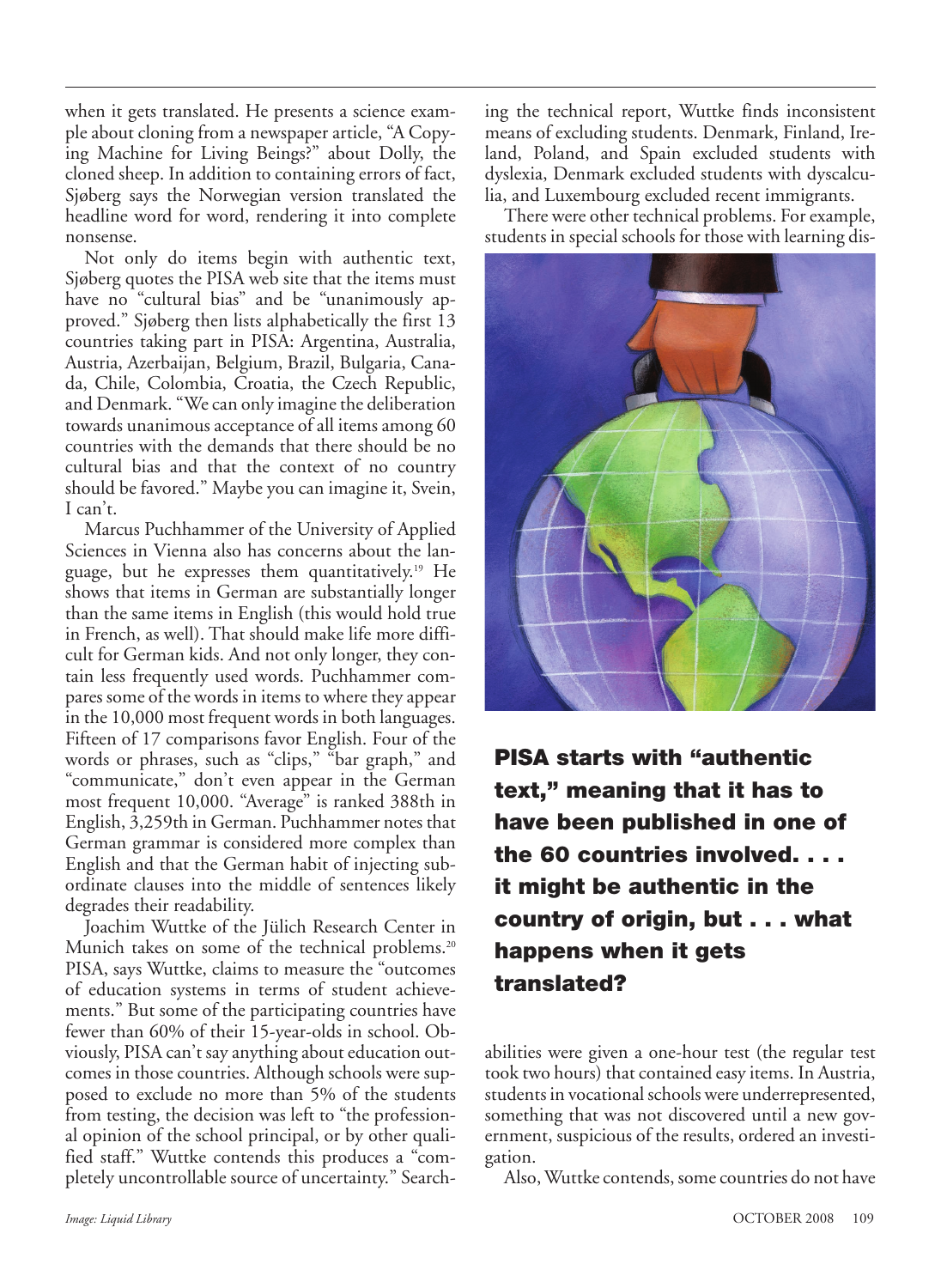consistent databases, which led to 102.5% of 15-yearold Swedes being tested and 107.7% of Tuscans. And, as Prais points out in his essay, making 15-year-olds the unit of testing is itself a problem. Countries differ in the percent of 15-year-olds in a given grade. Some will be in a class mostly with 14-year-olds and, if they've been held back twice, 13-year-olds. If they've been skipped ahead, most of their peers will be 16-year-olds.

Response rates of schools were supposed to be 85%. In the U.S., only 64.9% agreed to participate, most replacement schools declined, and the final rate was 68.1%. Wuttke observes that the U.S. contributes 25% of OECD's budget.

Wuttke finds that "Only one-third of the items that had reached the field trial [stage] were finally used in the main test. Items that did not fit into the idea that competence can be measured in a culturally neutral way on a one-dimensional scale were simply eliminated. Field test results remain unpublished, although one could imagine an open-ended analysis providing valuable insight into the diversity of education outcomes."21

PISA officials have often argued that students learn in school mostly in specific disciplines, yet the real world mixes science and mathematical problems with other considerations. Sjøberg observes that no paperand-pencil test can mimic these kinds of interactions. Wuttke contends that the statistical analyses used in PISA are also a problem. In particular, Wuttke argues that the one-parameter Rasch model of Item Response Theory is wholly inappropriate. So why is it used? Wuttke thinks it is used because it's the only model that yields unambiguous rankings. A multidimensional model could result in one country being #1 on dimension one, another #1 on dimension two, and so on. If that happened, no nation could claim unambiguously that "We're #1!"

Fatigue and test-taking tactics also seem to play a role. Dutch students try to answer every item, but they often guess toward the end of the test. Austrian and German students skip many questions from the beginning on, leaving them enough time to finish without speeding up. Greek students either get tired or don't have an internal sense of time. They start off well in the first block of questions, but by the time they get to the fourth (final) block of items, their nonreached items and missing responses top 35%.

In some countries, students apparently don't understand that there can be only one right answer, and up to 10% of the items generate multiple responses from test takers. As Wuttke says, deciding if all five choices are correct takes more time than finding one correct answer and moving on.

In his epilogue, Hopmann notes PISA's underlying assumptions:

The assumption that what PISA measures is somehow important knowledge for the future. There is no research available which proves this assertion. . . .

The assumption that the economic future is dependent on the knowledge base monitored by PISA: [it] relies on strong and unproven arguments, which have no basis when, for instance, comparing success in PISA's predecessors and later economic development.

The assumption that PISA measures what is learned in schools: this is not [even] PISA's own starting point, which is not to use national curricula as a point of reference.

The assumption that PISA measures competitiveness of schooling (most of the variance in PISA is attributable to background factors).

The assumption that PISA thus measures. . . school structures, teacher quality, the curriculum, etc.

In short: PISA relies on strong assumptions based on weak data.<sup>22</sup>

#### **VOUCHERS**

What is with the *Washington Post*? A June 17, 2008, *Post* article summarized a report finding that the Washington, D.C., voucher program doesn't work.<sup>23</sup> On June 24, a *Post* editorial begs Congress not to kill the program. $24$ 

Those wishing to eliminate the program did have the wrong reasoning: they claimed it drained money from public schools. Not so, says the *Post*. It comes with a "generous federal allocation." Well! As Jack Benny might say. That makes all the difference.

The money comes from all U.S. taxpayers via voucher-mad George W. Bush. Bush put vouchers into the original version of NCLB. When vouchers got excised and stayed out despite six separate efforts by Ohio's John Boehner, Bush rolled out a voucher proposal for six cities. Congress wasn't buying that either. So Bush proposed a program for D.C. only. Congress said no to that on three occasions. Even getting Sen. Dianne Feinstein to play both Benedict Arnold and hypocrite didn't work (she changed her vote and, speaking out of the other side of her mouth, said she would never vote for vouchers for Californians). Finally, Bush operatives attached the voucher proposal to an omnibus budget bill worth hundreds of billions of dollars. Dems realized that if they voted against *that,* the government would shut down, so they held their collective nose and voted for the D.C. Oppor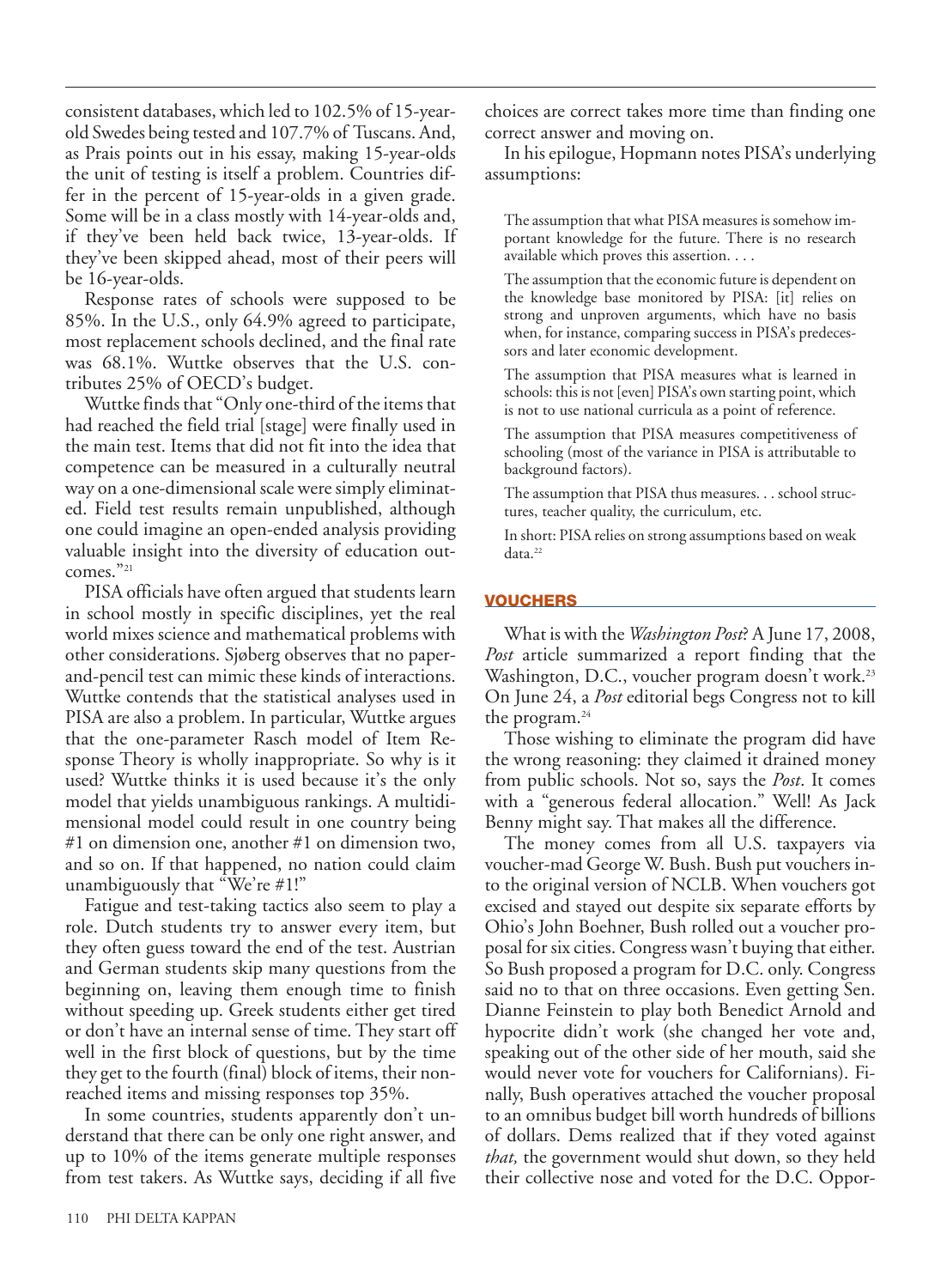tunity Scholarship Program.

In the *Post* article, voucher advocates claimed that Democrats should not deny poor families the kinds of choices available "to the well-to-do." The vouchers are worth \$7,500 and can be used in what are, at best, marginally better schools, a little over half of them church-affiliated. The "choices available to the wellto-do" in D.C. charge tuition of \$20,000 to \$30,000 a year. Of course, Washington's poor could always just move to a well-to-do Northwest neighborhood or the counties of Fairfax, Va., or Montgomery, Md.

The *Post* article was based on a study published by the Institute of Education Sciences, part of the U.S. Department of Education.<sup>25</sup> After two years of the Opportunity Scholarship program, researchers found no differences between kids with vouchers and a matched group in the D.C. public schools. Nor did they find any significant impact for kids who were the top priority to get vouchers, those from schools that NCLB had already labeled as "in need of improvement."

Parents of voucher kids were less likely to report serious "concerns" about school danger. There was no objective measure in the study of violent incidents. Voucher and control kids reported no differences in "dangerous activities" (the report's term). In addition, parents of voucher kids were more satisfied with the schools than were parents of kids in public schools, but students did not differ in their levels of satisfaction. Parents who are choosing to send their child to a school, of course, need to be satisfied to prevent or reduce cognitive dissonance. Not many parents could stand the stress of saying, "This is a lousy school and I choose to send my child to this school."

The Washington Scholarship Fund that runs the voucher program predicts gains next year, claiming it took three years for gains to show up in Milwaukee (www. washingtonscholarshipfund.org/PDF/iesreport08. pdf ). After five years, the official evaluation of Milwaukee schools by John Witte found no differences, and Paul Peterson found differences favoring vouchers, as always. Cecilia Rouse found a math difference favoring vouchers, but no difference in reading (these differing results on the same data are possible because different models of statistical analysis make different assumptions about data treatment). Rouse also felt, however, that the advantage had nothing to do with vouchers, but with small classes attended by the voucher kids.

An earlier study of the D.C. program found a positive effect for vouchers in year two of implementation, but by the allegedly needed third year, the effect washed out. We shall see.

Of course, the advocates' arguments have changed over time. Vouchers, they said initially, would increase the achievement of kids using them and also increase the achievement of public schools because competition would end the state's monopoly and spur them to do better work. New schools would pop up like gas stations and fast-food restaurants. None of these has happened, so now the argument is that choice, in and of itself, is sufficient justification.

In arguing for continuation of the program, the *Post* asked, "Which members of Congress would accept an argument that they should be forced to send their children to a failing school for the good of the school?" "Failing school," of course, could be just a propaganda phrase of no merit beyond its rhetorical impact. If one subgroup of kids fails to make Adequate Yearly Progress (AYP) under NCLB, the whole school fails. Or maybe the *Post*editors believe all D.C. public schools are failures. It's not clear from the text. Secretary Spellings rushed in where wise men fear to tread with an op-ed claiming, "For many this was their first opportunity to receive a high-quality education."26

But, Madam Secretary, if the voucher kids are getting a "high-quality" education, why can't we see it in the test scores? Spellings has been a great fan of test scores when she thinks they support her position, as with the NAEP results cited earlier. If the voucher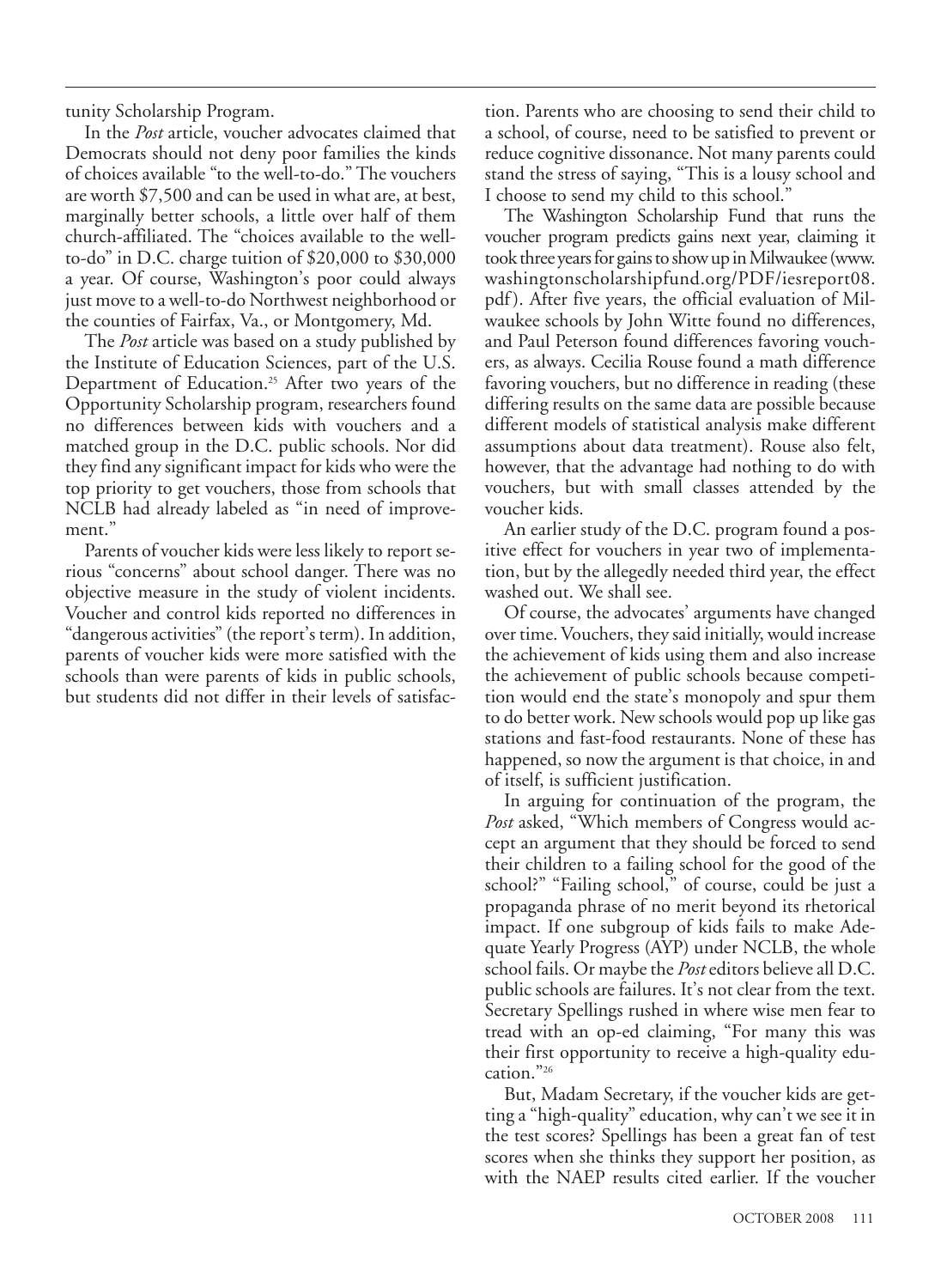kids don't do any better at their new schools and are no more satisfied than their public school peers, we are left with two potential explanations: either the school's quality isn't important, or the schools where the voucher kids use their vouchers are no better than the schools the kids left.

#### **READING FOIST, SPELLINGS SHAKES AND BAKES**

| Edward Kame'enui \$752,068 |           |
|----------------------------|-----------|
| Douglas Carnine            | \$796,545 |
| Sharon Vaughn              | \$836,420 |

Nice work, if you can get it. Those are the sums paid to these three coordinators of Reading First by publishers of materials used by Reading First from 2003 through 2006.<sup>27</sup> McGraw-Hill, Pearson Scott Foresman, and Voyager Expanded Learning were the big players. The people involved authored some of those materials, and the money was paid even as the people in question acted as Reading First Technical Assistance Center directors. Somehow, Sen. Edward Kennedy, chairman of the Senate Health, Education, Labor, and Pensions Subcommittee, viewed these payments to these people as conflicts of interest.

Kame'enui's contract states that he will "provide a minimum of six (6) sales-related workshops or presentations per year" and that "during the calendar years 2002, 2003, 2004, and 2005, Author [Kame'enui] will make a minimum of six (6) personal presentations per year in support of Scott Foresman Early Reading Intervention." When Kame'enui joined the Department of Education as Commissioner of Special Education Research in 2005, the contract was amended to say that he would not "actively advance or promote Pearson Scott Foresman programs." In an e-mail, Kame'enui declared that he "misses" his "Scott Foresman family" and "look[s] forward to getting back to this work."<sup>28</sup>

According to Kennedy's report, Kame'enui sought, while a Reading First assessment team leader, to influence then-Assistant Secretary of Education Susan Neuman on behalf of Scott Foresman. When a Scott Foresman representative inquired about his meeting with Neuman, Kame'enui e-mailed that "my sense is that the meeting with Susan was fine and that Pearson and [Scott Foresman] got her attention. . . . Pearson is in a favorable position to exert influence [on Neuman]."

At the conclusion of the Kennedy report, the committee writes, "The Chairman's investigation reveals that four Reading First Technical Assistance Center directors — subcontractors to the Department had substantial financial ties to publishing companies while simultaneously being responsible for providing technical assistance to states and school districts seeking guidance in selecting reading programs that would help them secure federal grants. These findings are troubling because they diminish the integrity of the Reading First Program. Congress should act to ensure that future conflicts of interest are identified and addressed."29

Congress in 2007 voted to slash Reading First funding by 61%.

In May 2008, the department's Institute of Education Sciences released a report saying Reading First was ineffectual.<sup>30</sup> On reading comprehension, Reading First schools scored no better than a matched group of non-Reading First schools. IES director Russ Whitehurst said, "There are at least four possibilities for the results. One is that scientifically based reading instruction doesn't work. Another is that the instruction works, but was not sufficient enough to have an impact on reading comprehension."31 Frankly, I don't think there is any such thing as "scientifically based reading instruction," but the first reason strikes me as closer to the truth. After all, teachers spent 45 minutes more a week on reading instruction at 1st grade and an hour more a week at 2nd grade. The third possibility is that some schools didn't do a great job at implementation. Finally, maybe the effect washed out because some non-Reading First schools used the materials (an explanation he rejects, see below).

The methodology could also have obliterated any results. Observers checked for various teacher behaviors in 10-minute intervals. Once the behavior occurred in a 10-minute interval, observers did not check it again no matter how often it happened. Thus, a teacher who stressed comprehension for two minutes in each of three 10-minute intervals would receive the same score as a teacher who worked on comprehension for the entire 30 minutes.

Die-hard believers claimed the programs were not faithfully implemented. Oddly, some of the same diehards claimed no effect was seen because, in some districts, schools not actually in the Reading First program used Reading First curricula. Reading researcher Reid Lyon took this position. Let me see if I got this straight: The teacher training that comes with Reading First wasn't sufficient to ensure an effect, but schools that adopted Reading First with no teacher training also gained, so it made the effect in Reading First schools invisible. IES director Whitehurst de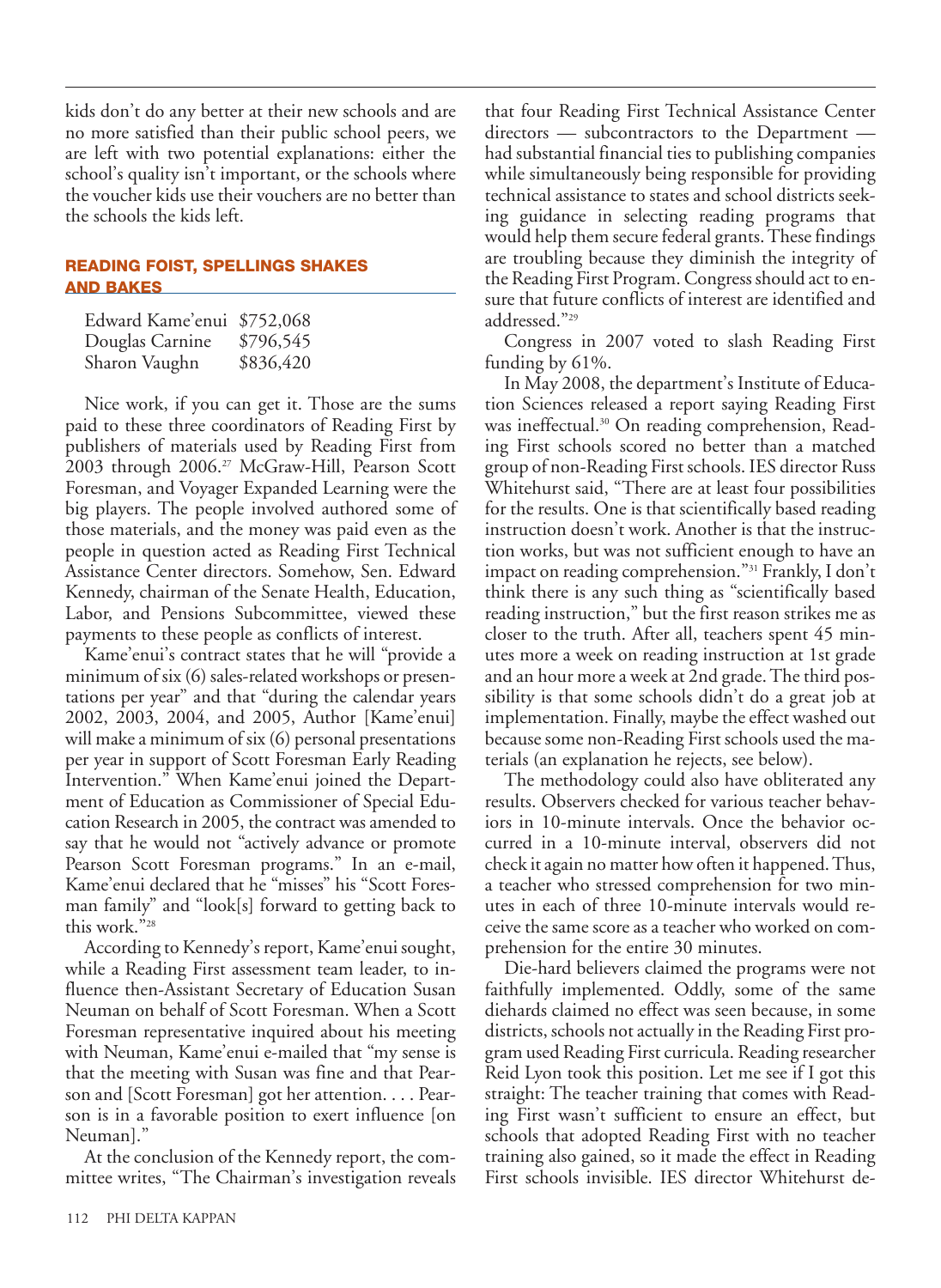nied that non-Reading First schools could have gained as much as Reading First, saying that IES vetted the schools in the study in advance.<sup>32</sup>

Spellings had no comment on this, an interim report, but said she would "look forward to the final report."33

On June 23, Spellings issued a press release indicating, "New Reading First Data From States Shows Impressive Gains in Reading Proficiency."34 Only Spellings could see the data as "impressive." The comprehension data is mostly in terms of proportion of students scoring higher than the 40th percentile. I have written repeatedly that percent passing, percent

## **With everyone trying to look good, one has to wonder about the integrity of the data.**

proficient, etc., are awful metrics to use in evaluating progress or achievement gains. Most of the rest of the data were measures of reading speed on that piece of lucrative silliness known as DIBELS (Kennedy's report found that DIBELS inventor, Roland Good, had received \$1.5 million in royalties).35

Such a method can even obscure the fact that reading *scores* could be falling. Some allegations about concentrating on the bubble kids to the detriment of both low scorers and high scorers raise this possibility even though the Brookings study didn't find any "Robin Hood" effect (see Research, September 2008). In any program, we should look at actual scores, not percent proficient. Percent proficient only tells you how many kids jumped over your barrier. It doesn't provide any information about how high they jumped or by how much the others failed to clear the hurdle.

Of course, these data are self-reports from the states that are, in turn, dependent on reports from the districts. With everyone trying to look good, one has to wonder about the integrity of the data. And with the carping about the differences between NAEP reports and reports on state-constructed tests, one has to wonder about the integrity of the tests as well. In Massachusetts, for example, there were enormous jumps in the first year of the program and very little change for the next four years (or next three years for those that started Reading First a year later). For schools that started in 2006, there were mostly declines in 2007. Looking at the Massachusetts assessment data in terms of percent proficient, one sees mostly declines not only for the whole group, but most subgroups as well.

By June 30, both the House and Senate appropriations committees had voted to reduce Reading First funds to zero.

#### **THE RESISTANCE**

It is indicative of both the disgust people, especially teachers, feel for NCLB and of the explosive psychology of the Internet that when three people refused to give state tests this year, their acts received a lot of attention from the mainstream media and drove the blogosphere wild.

Terri Penney in St. Lucie County, Florida, resigned; Carl Chew in Seattle got suspended; and Doug Ward in western North Carolina got fired.

Pinney resigned as assistant principal of a middle school because she would not obey the principal's orders to suspend some students.<sup>36</sup> The students had slept through the test or were making Christmas tree patterns on the answer sheets. They were good kids, she said, who couldn't cope with English. The principal suspended them. She lifted the suspensions and resigned.

After feeling bad about it for years, Chew finally decided not to give the Washington Assessment of Student Learning (WASL) to his 6th graders. That decision cost him nine days without pay. He asked to be transferred to a job that had no WASL duties. His principal at Eckstein Middle School in Seattle said he'd have to give the WASL next year or be fired.

Seattle newspaper articles drew hundreds of comments. A long conversation ensued on the Teacher Leaders Network sponsored by Center for Teaching Quality. While a few people took the position that Chew was duty bound to do what his employer asked, most supported him.

Chew created an extensive list of reasons why WASL is bad for children, teachers, parents, schools, and just plain bad. Among them, he objected to presenting the test to children in a "secretive, cold, sterile, and inhumane fashion," providing only a pass or fail option, testing only a narrow band of knowledge, damaging the professional relationships among educators, and shutting parents out of the process.

A comment on the *Seattle Times* article said the district had to do what it did: "The district must take the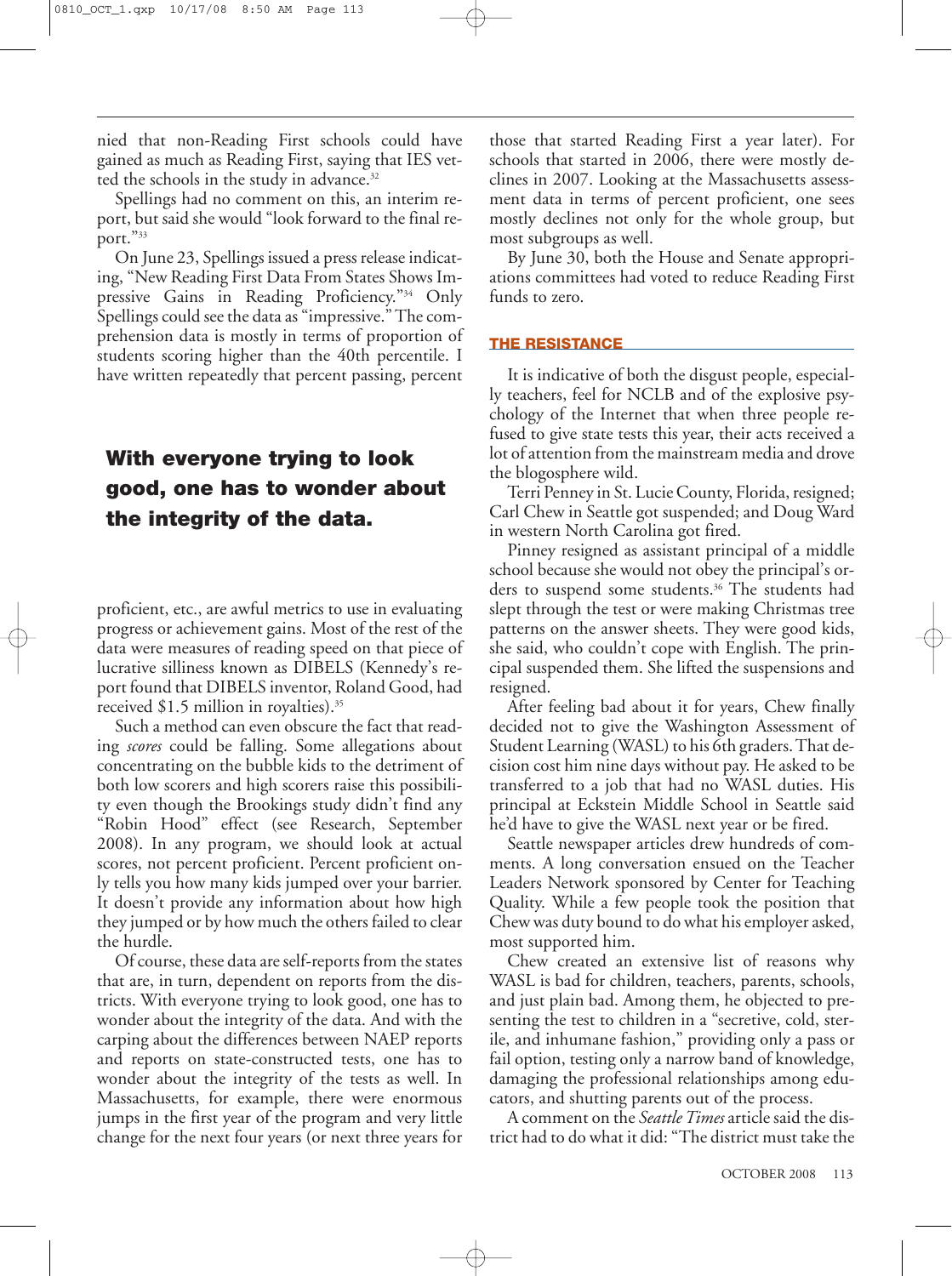action it did or just about every teacher out there would refuse to give this time-wasting test."

Doug Ward in Cullowhee Valley Elementary School in Cullowhee, North Carolina, offered that Martin Luther King, Jr., along with Rosa Parks and other models of defiance almost forced him to do what he did. Ward worked with students with severe disabilities and had discussed King and Parks and other civil rights pioneers in class. He was told that they must take an alternative assessment designed for children with lesser disabilities. Ward said the test would drive his kids nuts and would not let them express the abilities and accomplishments they did have.

Ward said he was acting for the good of the school because his students' scores would be included in the school's AYP report. That would hurt the school and set up his students as scapegoats if the school didn't make AYP.

ment Projections to 2016," *Monthly Labor Review,* November 2007, pp. 53-85, www.bls.gov/opub/mlr/2007/11/mlr200711.pdf.

3. Edin08, "The State of America's Schools," www.youtube.com/watch? v=kLBZqrzZvk8.

5. Neil Genzlinger, "A High School Finds Itself Left Behind and Drowning," *New York Times,* 23 June 2008, p. C1.

6. Claudia Wallis, "No Child Left Behind: Doomed to Fail?" *Time*, 8 June 2008, www.time.com/time/nation/article/0,8599,1812758.html.

7. Gerald W. Bracey, "A Lesson Plan for the Schools with Little Learning Behind It," *Newsday,* 18 January 2001, www.newsday.com/coverage/ current/books/sunday/nd4957.htm. A nearly identical, free essay was posted January 23 at http://epsl.asu.edu/epru/point\_of\_view\_essays/ cerai-01-03.htm.

8. Joanne Yatvin, "Where Ignorant Armies Clash by Night," *Research in the Teaching of English*, February 2008, p. 26, emphasis added, www.ncte.org/pubs/journals/rte/articles/129063.htm.

9. Naomi Chudowsky and Victor Chudowsky, *Many States Have Taken a "Backloaded" Approach to No Child Left Behind Goal of All Students Scoring "Proficient"* (Washington, D.C.: Center on Education Policy, 2008), www.cep-dc.org, click on "No Child Left Behind."

10. Ron Zimmer et al., *State and Local Implementation of the No Child Left Behind Act. Volume 1: Title I School Choice, Supplemental Educational Services, and Student Achievement* (Washington, D.C.: U.S. Department of Education, Office of Planning, Evaluation and Development, Policy and Program Studies Service, 2007).

11. Robert Tomsho, "No Child Left Behind Lacks Bite," *Wall Street Journal,* 13 May 2008, p. A11.

12. Joshua Wyner, John M. Bridgeland, and John J. DiIulio, Jr., *Achievement Trap: How America Is Failing Millions of High-Achieving Students from Lower-Income Families* (Landsdowne, Va.: Jack Kent Cooke Foundation, 2008).

13. Ibid., p. 22.

15. S. S. Prais, "England: Poor Survey Response and No Sampling of Teaching Groups," In Stefan Thomas Hopmann, Gertrude Brinek, and Martin Retzl, eds., *PISA According to PISA* (Wien: LIT-Verlag, 2008), pp.139-58.

16. Gertrude Brinek and Stefan Thomas Hopmann, "PISA According to PISA: Does PISA Keep What It Promises?" In *PISA According to PISA,* pp. 9-20.

17. Svein Sjøberg, "PISA and 'Real Life Challenges': Mission Impossible?" in *PISA According to PISA,* pp. 203-24.

18. Ibid., p. 217.

19. Marcus Puchhammer, "Language-Based Item Analysis: Problems in Intercultural Comparisons," in *PISA According to PISA*, pp. 127-39.

20. Joachim Wuttke, "Uncertainties and Bias in PISA," in *PISA According to PISA,* pp. 241-64.

22. Stefan Thomas Hopmann, "Epilogue," in *PISA According to PISA*, pp. 390-91.

23. Maria Glod and Bill Turque, "Report Finds Little Gain From Vouchers," *Washington Post,* 17 June 2008, p. B6.

24. "A Choice for D. C. Children," editorial, *Washington Post*, 24 June 2008.

25. *Evaluation of the DC Opportunity Scholarship Program: Impacts After Two Years* (Washington, D.C.: Institute of Education Sciences, June 2008).

26. Margaret Spellings, "Save D. C. Vouchers," *Washington Post,* 8 July 2008, p. A15.

27. U. S. Senate, Health, Education, Labor, and Pensions Committee, *The Chairman's Report on the Conflicts of Interest Found in the Implementation of the Reading First Program at the Three Regional Technical Assistance Centers*, 9 May 2007.

28. Ibid., p. 10.

29. Ibid., p. 17.

30. Institute of Education Sciences, *Reading First Impact Study: Interim Report* (Washington, D.C.: U. S. Department of Education, 1 May 2008).

31. Kathleen Kennedy Manzo, "Reading First Doesn't Help Pupils 'Get It,'" *Education Week,* 7 May 2008, p. 1.

32. Greg Toppo, "Study: Bush's Reading Program Ineffective," *USA Today,* 1 May 2008, www.usatoday.com/news/education/2008-05-01 reading-first\_N.htm.

33. Sam Dillon, "An Initiative on Reading Is Rated Ineffective," *New York Times,* 2 May 2008.

34. "New Reading First Data From States Shows Impressive Gains in Reading Proficiency," Press release, U. S. Department of Education, 23 June 2008, www.ed.gov/news/pressreleases/2008/06/06232008.html.

35. U. S. Senate, Health, Education, Labor, and Pensions Committee, *Chairman's Report*, p. 8.

36. Teri Pinney, "Thanks to an Education Mentality Focused on FCAT and Benchmark Results, Students Zoom on 'Racetrack,' but to Where?" *TCPalm*, www.tcpalm.com/news/2008/jun/01/teri-pinney-thankseducation-mentality-focused-fca; Linda Shaw, "Seattle Teacher, Suspended for Refusing to Give WASL, Calls Test, 'Bad for Kids.'" *Seattle Times*, 22 April 2008, p.1; Jessica Blanchard, "Teach Shuns WASL, Earns Suspension — and Praise," *Seattle Post-Intelligencer*, 22 April, 2008, p.1.; Michael Beadle, "Just Saying No," *Smoky Mountain News,* 21 May 2008, www.smokymountainnews.com/issues/05\_08/05\_21\_ 08/fr\_saying\_no.html. **K**

<sup>1.</sup> Richard Rothstein, Rebecca Jacobsen, and Tamara Wilder. "'Proficiency for All'—An Oxymoron," Paper prepared for the symposium, "Examining America's Commitment to Closing Achievement Gaps: NCLB and Its Alternatives," sponsored by the Campaign for Educational Equity, Teachers College, Columbia University, 13-14 November 2006, www.epi.org/webfeatures/viewpoints/rothstein\_20061114. pdf. 2. Rose A. Woods and Eric B. Figueroa, "Industry Output and Employ-

<sup>4.</sup> Michael Petrilli, "The Genius of American Education," *Education Gadfly,* 17 July 2008, www.edexcellence.net/gadfly/index.cfm?issue=421.

<sup>14.</sup> Ibid., p. 31.

<sup>21.</sup> Ibid., p. 251.